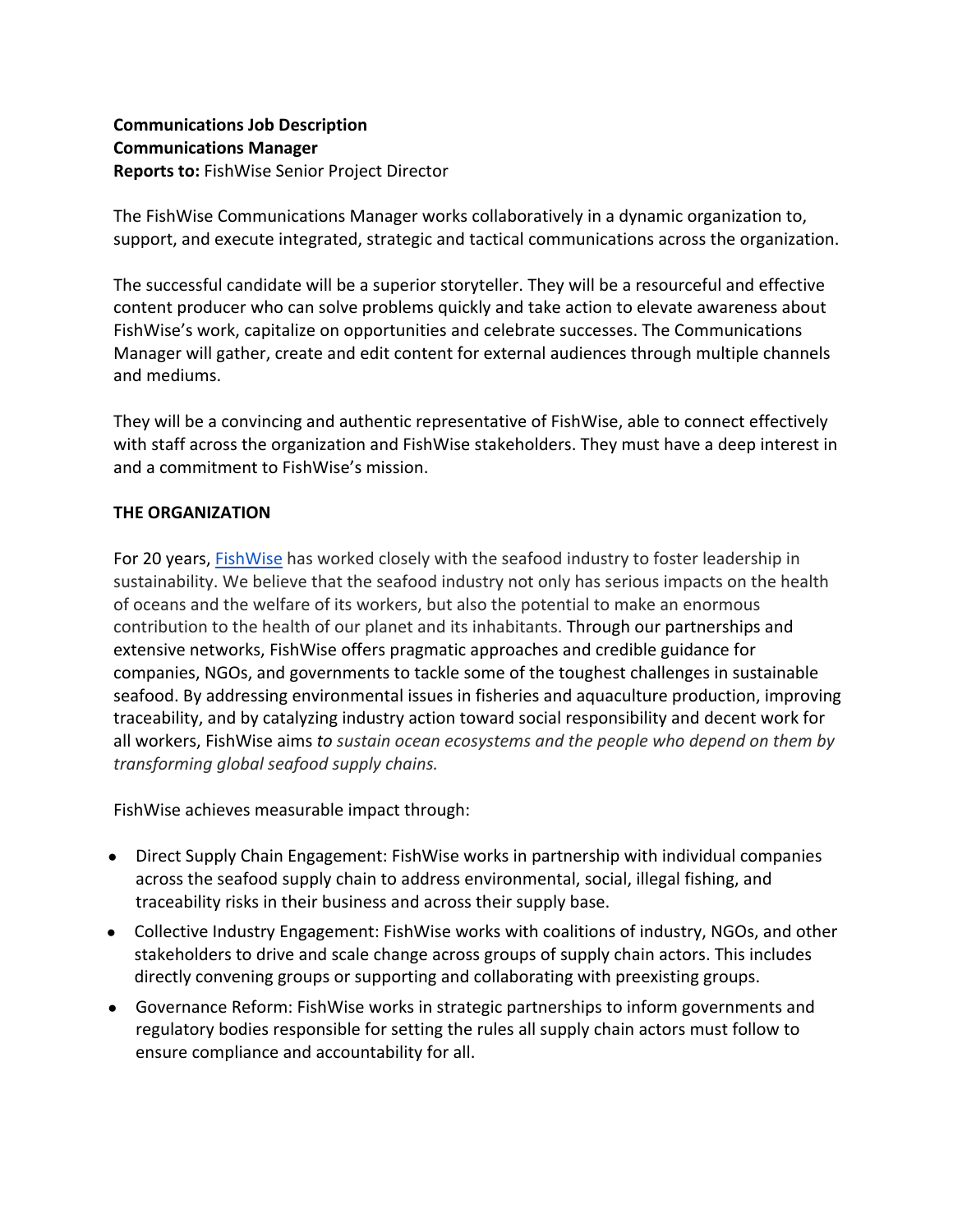### **RESPONSIBILITIES**

- Develop an annual communications plan that spans all platforms (e.g. website, social media, newsletters), working with the Leadership Team and Executive Director to prioritize the most effective efforts and align with FishWise's strategic goals, brand, and expertise in the sustainable seafood movement.
- Establish and track metrics to evaluate the effectiveness of FishWise's communications, including audience reach, and make recommendations to increase collaborative, fundraising, and business development opportunities.
- Manage and maintain FishWise's regular online presence (website and social media), which includes written and visual content and technical troubleshooting.
- Identify timely opportunities and manage periodic communications, develop and layout content across multiple platforms, ensuring consistency in messaging. Includes social media, press releases, blogs, newsletters, annual impact reports.
- Work closely with FishWise teams to support respective communications projects (e.g. presentations, blogs, fundraising collateral, business partner reports); ensure alignment with FishWise brand and strategy.
- Stay abreast of key developments, current issues, and events in seafood sustainability as they relate to FishWise's work.
- Build, maintain, and develop FishWise's media relationships.
- Lead organizational rebranding efforts with the incoming Executive Director.
- Through everyday actions, contribute to an organizational culture of diversity, equity, and inclusion, high performance, continuous improvement, and innovation.

#### **KEY SKILLS AND EXPERIENCE**

- Superior writing, editing, and verbal communications skills and ability to "translate" technical language into compelling and accessible information.
- Experience in communicating to a diverse set of audiences: government, non-profits, businesses, and the public.
- Team player with demonstrated ability to work well with others.